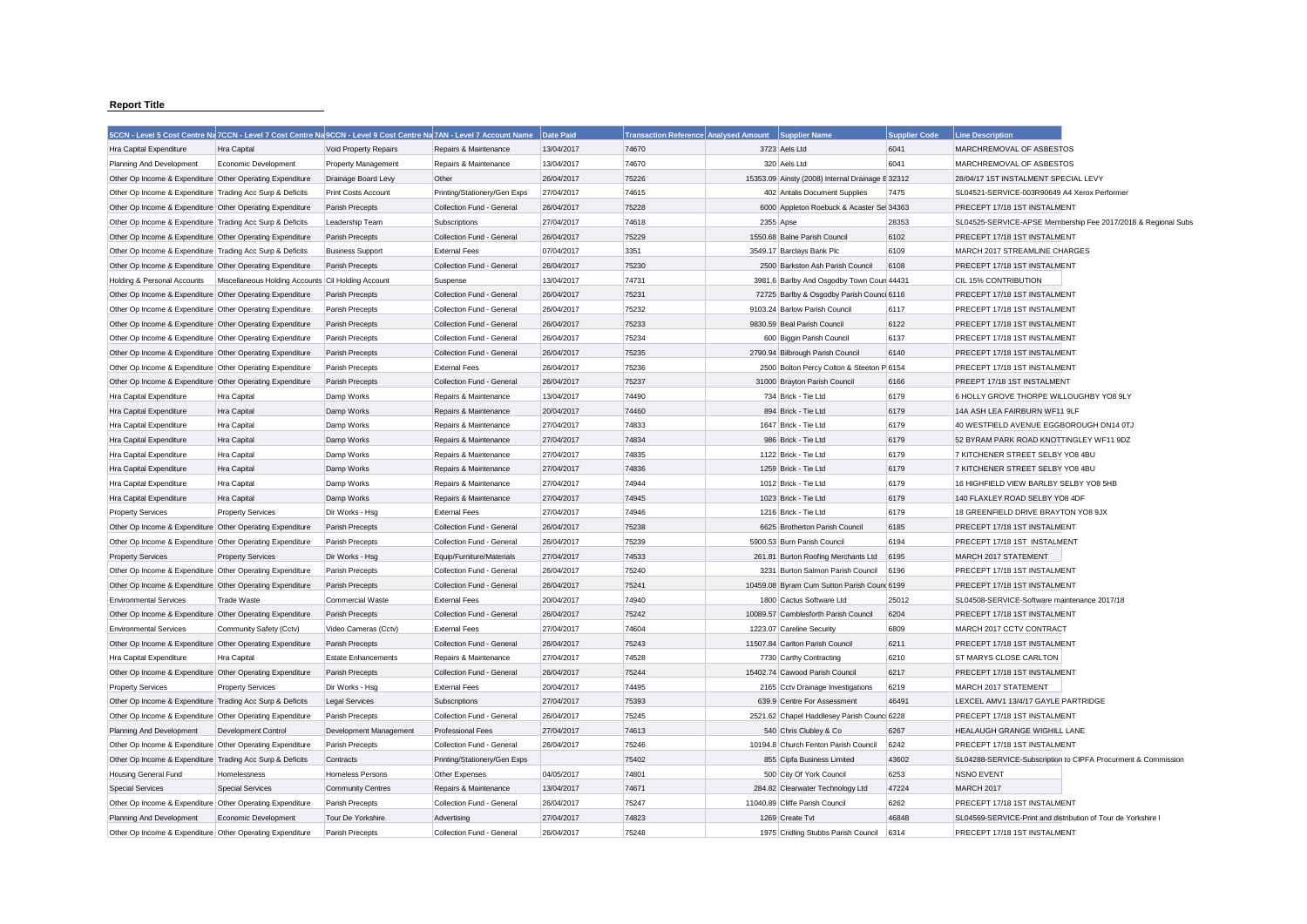| <b>Environmental Services</b>                             | Recycling                                                 | Recycling                                          | <b>External Fees</b>      | 13/04/2017 | 74254 | 1498.86 C S Backhouse Ltd                      | 47543 | ROUND 2 & 3 GREENWASTE                                        |
|-----------------------------------------------------------|-----------------------------------------------------------|----------------------------------------------------|---------------------------|------------|-------|------------------------------------------------|-------|---------------------------------------------------------------|
| Other Op Income & Expenditure Trading Acc Surp & Deficits |                                                           | Marketing & Comms                                  | Other Expenses            | 27/04/2017 | 73430 | 2229 Cumbrian Newspapers Ltd                   | 28959 | SPRING 2017 CITIZENLINK                                       |
| Other Op Income & Expenditure Trading Acc Surp & Deficits |                                                           | Marketing & Comms                                  | Other Expenses            | 27/04/2017 | 73959 | 2064 Cumbrian Newspapers Ltd                   | 28959 | SL04298-SERVICE-Citizenlink printing (no VAT)                 |
| Housing General Fund                                      | Homelessness                                              | Homeless Persons                                   | Other Expenses            | 06/04/2017 | 74424 | 600 Cyrus Developments Ltd                     | 21323 | Personal Information                                          |
| Other Op Income & Expenditure Trading Acc Surp & Deficits |                                                           | Central Telephones                                 | Communications            | 04/05/2017 | 74658 | 583.58 Daisy Communications Ltd                | 6325  | MARCH2017 PHONE CALLS                                         |
| Other Op Income & Expenditure Other Operating Expenditure |                                                           | Drainage Board Levy                                | Other                     | 26/04/2017 | 75225 | 194478.5 Danvm Drainage Commissioners 34676    |       | 28/04/17 1ST INSTALMENT SPECIAL LEVY                          |
| <b>Property Services</b>                                  | <b>Property Services</b>                                  | Dir Works - Hsg                                    | Equip/Furniture/Materials | 20/04/2017 | 74594 | 472.75 Db Electrical Wholesale Selby Lt 36613  |       | MARCH 2017 STATEMENT                                          |
| Other Op Income & Expenditure Other Operating Expenditure |                                                           | Capital Receipts Pool Pymnt                        | Other Expenses            | 26/04/2017 | 75227 | 97787.5 Department For Communities Ar 46412    |       | QUARTER 4 16/17 POOLING                                       |
| Other Op Income & Expenditure Trading Acc Surp & Deficits |                                                           | Data & System                                      | Computing                 | 27/04/2017 | 74523 | 340 Dotted Eyes Ltd                            | 38771 | SL04494-SERVICE-FME Annual Maintenance                        |
| Other Op Income & Expenditure Other Operating Expenditure |                                                           | Parish Precepts                                    | Collection Fund - General | 26/04/2017 | 75249 | 2750 Drax Parish Council                       | 6363  | PRECEPT 17/18 1ST INSTALMENT                                  |
| <b>Property Services</b>                                  | <b>Property Services</b>                                  | Dir Works - Hsg                                    | Equip/Furniture/Materials | 27/04/2017 | 74585 | 383.52 Drive Devilbiss Healthcare Limite 38665 |       | SL04390-S0217101-PREMIER PLUS BATHLIFT 1NO                    |
| Holding & Personal Accounts                               | Miscellaneous Holding Accounts Sect 106 Ros - Dev Contrib |                                                    | Suspense                  | 27/04/2017 | 75068 | 13961.25 Eqgborough Parish Council             | 6387  | 2014/0659/FUL PLAY AREA PROJECT S106                          |
| Other Op Income & Expenditure Other Operating Expenditure |                                                           | Parish Precepts                                    | Collection Fund - General | 26/04/2017 | 75250 | 11518.49 Eggborough Parish Council             | 6387  | PRECEPT 17/18 1ST INSTALMENT                                  |
| Planning And Development                                  | Economic Development                                      | Swordfish Way M Rent                               | Repairs & Maintenance     | 20/04/2017 | 74433 | 644 Emmerson Doors Ltd                         | 6398  | UNIT 2 SWORDFISH WAY                                          |
| <b>Cultural And Related Services</b>                      | Open Spaces                                               | Community Parks & Open Space Repairs & Maintenance |                           | 20/04/2017 | 74265 | 4335.76 Enterprise Managed Services Ltd 6404   |       | MARCH 2017 WASTE MANAGEMENT                                   |
| <b>Cultural And Related Services</b>                      | Open Spaces                                               | <b>Grass Cutting</b>                               | Repairs & Maintenance     | 20/04/2017 | 74265 | 298.06 Enterprise Managed Services Ltd 6404    |       | MARCH 2017 WASTE MANAGEMENT                                   |
| <b>Cultural And Related Services</b>                      | Open Spaces                                               | Selby Park                                         | Repairs & Maintenance     | 20/04/2017 | 74265 | 8766.85 Enterprise Managed Services Ltc 6404   |       | MARCH 2017 WASTE MANAGEMENT                                   |
| <b>Cultural And Related Services</b>                      | Recreation & Sport                                        | Rec Grounds-Sports                                 | Repairs & Maintenance     | 20/04/2017 | 74265 | 2603.72 Enterprise Managed Services Ltd 6404   |       | MARCH 2017 WASTE MANAGEMENT                                   |
| <b>Cultural And Related Services</b>                      | Recreation & Sport                                        | Selby Leisure Centre                               | Repairs & Maintenance     | 20/04/2017 | 74265 | 748.23 Enterprise Managed Services Ltd 6404    |       | MARCH 2017 WASTE MANAGEMENT                                   |
| <b>Environmental Services</b>                             | <b>Cemetery Services</b>                                  | <b>Closed Burial Ground</b>                        | Repairs & Maintenance     | 20/04/2017 | 74265 | 1124.16 Enterprise Managed Services Ltd 6404   |       | MARCH 2017 WASTE MANAGEMENT                                   |
| <b>Environmental Services</b>                             | Recycling                                                 | Recycling                                          | <b>External Fees</b>      | 20/04/2017 | 74265 | 119065.36 Enterprise Managed Services Ltc 6404 |       | MARCH 2017 WASTE MANAGEMENT                                   |
| <b>Environmental Services</b>                             | <b>Street Cleansing</b>                                   | <b>Street Cleansing</b>                            | <b>External Fees</b>      | 20/04/2017 | 74265 | 46511.49 Enterprise Managed Services Ltd 6404  |       | MARCH 2017 WASTE MANAGEMENT                                   |
| <b>Environmental Services</b>                             | <b>Trade Waste</b>                                        | <b>Clinical Waste</b>                              | <b>External Fees</b>      | 20/04/2017 | 74265 | 4344.76 Enterprise Managed Services Ltc 6404   |       | MARCH 2017 WASTE MANAGEMENT                                   |
| <b>Environmental Services</b>                             | <b>Trade Waste</b>                                        | Commercial Waste                                   | <b>External Fees</b>      | 20/04/2017 | 74265 | 25604.98 Enterprise Managed Services Ltd 6404  |       | MARCH 2017 WASTE MANAGEMENT                                   |
| <b>Environmental Services</b>                             | Waste Collection                                          | Dom.Wheeled Bins/Sac                               | <b>External Fees</b>      | 20/04/2017 | 74265 | 21888.78 Enterprise Managed Services Ltd 6404  |       | MARCH 2017 WASTE MANAGEMENT                                   |
| <b>Environmental Services</b>                             | <b>Waste Collection</b>                                   | Refuse Collection General                          | Advertising               | 20/04/2017 | 74265 | 1645.54 Enterprise Managed Services Ltd 6404   |       | MARCH 2017 WASTE MANAGEMENT                                   |
| <b>Environmental Services</b>                             | <b>Waste Collection</b>                                   | Refuse Collection General                          | <b>External Fees</b>      | 20/04/2017 | 74265 | 86025.43 Enterprise Managed Services Ltd 6404  |       | MARCH 2017 WASTE MANAGEMENT                                   |
| Highways, Roads And Transport Parking Services            |                                                           | Car Parks-Other                                    | Repairs & Maintenance     | 20/04/2017 | 74265 | 277.26 Enterprise Managed Services Ltd 6404    |       | MARCH 2017 WASTE MANAGEMENT                                   |
| <b>Special Services</b>                                   | <b>Special Services</b>                                   | Grassed Areas & Open Spaces Repairs & Maintenance  |                           | 20/04/2017 | 74265 | 7515.05 Enterprise Managed Services Ltd 6404   |       | MARCH 2017 WASTE MANAGEMENT                                   |
| <b>Special Services</b>                                   | <b>Special Services</b>                                   | <b>Pumping Stations</b>                            | <b>External Fees</b>      | 06/04/2017 | 74462 | 684 Environment Agency                         | 46217 | 1-10 LABURNUM GROVE TREATED SEWAGE                            |
| <b>Special Services</b>                                   | <b>Special Services</b>                                   | <b>Pumping Stations</b>                            | <b>External Fees</b>      | 06/04/2017 | 74463 | 2052 Environment Agency                        | 46217 | <b>INGS LANE/RYTHER SEWAGE</b>                                |
| Hra Capital Expenditure                                   | Hra Capital                                               | Damp Works                                         | Repairs & Maintenance     | 20/04/2017 | 74257 | 684 Envirovent Ltd                             | 6406  | 2 HOLLY VIEW SKIPWITH YO8 5SQ                                 |
| Hra Capital Expenditure                                   | Hra Capital                                               | Damp Works                                         | Repairs & Maintenance     | 20/04/2017 | 74258 | 616.86 Envirovent Ltd                          | 6406  | 119 CHARLES STREET SELBY YO8 4YG                              |
| Hra Capital Expenditure                                   | Hra Capital                                               | Damp Works                                         | Repairs & Maintenance     | 20/04/2017 | 74404 | 569 Envirovent Ltd                             | 6406  | 10 BEECHWOOD CLOSE SHERBURN IN ELMET                          |
| Hra Capital Expenditure                                   | Hra Capital                                               | Damp Works                                         | Repairs & Maintenance     | 27/04/2017 | 74638 | 685 Envirovent Ltd                             | 6406  | 10 NORTH CRESCENT SHERBURN IN ELMET                           |
| Hra Capital Expenditure                                   | Hra Capital                                               | Damp Works                                         | Repairs & Maintenance     | 04/05/2017 | 74684 | 500 Envirovent Ltd                             | 6406  | <b>167 CHARLES STREET</b>                                     |
| Hra Capital Expenditure                                   | <b>Hra Capital</b>                                        | Damp Works                                         | Repairs & Maintenance     | 04/05/2017 | 74711 | 719 Envirovent Ltd                             | 6406  | <b>86 CHARLES STEET</b>                                       |
| Hra Capital Expenditure                                   | Hra Capital                                               | Damp Works                                         | Repairs & Maintenance     |            | 75079 | 500 Envirovent Ltd                             | 6406  | 16 HIGHFIELD VIEW BARLBY                                      |
| Other Op Income & Expenditure Other Operating Expenditure |                                                           | Parish Precepts                                    | Collection Fund - General | 26/04/2017 | 75251 | 9500 Escrick Parish Council                    | 6413  | PRECEPT 17/18 1ST INSTALMENT                                  |
| Other Op Income & Expenditure Other Operating Expenditure |                                                           | Parish Precepts                                    | Collection Fund - General | 26/04/2017 | 75252 | 5978.52 Fairburn Parish Council                | 6430  | PRECEPT 17/18 1ST INSTALMENT                                  |
| <b>Property Services</b>                                  | <b>Property Services</b>                                  | Dir Works - Hsg                                    | Equip/Furniture/Materials | 04/05/2017 | 74675 | 1349.78 Fairfax Plant Hire                     | 6509  | <b>MARCH STATEMENT</b>                                        |
| Hra Capital Expenditure                                   | Hra Capital                                               | Housing Development Schemes External Fees          |                           | 27/04/2017 | 74476 | 11100 F Hardwick Ltd                           | 48145 | INSTALMENT 1 BYRAM PARK DEMOLITION                            |
| Central Services To The Public                            | <b>Local Tax Collection</b>                               | Council Tax Collection                             | Communications            | 06/04/2017 | 74406 | 8346.15 Financial Data Management Ltd 30715    |       | POSTAGE CT-HB MATCH/NNDR BILLING/LANDLOR                      |
| Central Services To The Public                            | Local Tax Collection                                      | Non Domestic Rates                                 | Communications            | 06/04/2017 | 74406 | 721.55 Financial Data Management Ltd 30715     |       | POSTAGE CT-HB MATCH/NNDR BILLING/LANDLOR                      |
| <b>Housing General Fund</b>                               | Housing Benefits Admin                                    | Housing Benefit Admin                              | Communications            | 06/04/2017 | 74406 | 1285.35 Financial Data Management Ltd 30715    |       | POSTAGE CT-HB MATCH/NNDR BILLING/LANDLOR                      |
| Housing Management                                        | Housing Management                                        | Edgerton Lodge                                     | Repairs & Maintenance     | 13/04/2017 | 74105 | 380 Firelec Ltd                                | 6447  | OUSEGATE LODGE FUNCTION TESTS                                 |
| <b>Environmental Services</b>                             | Regulatory Servics - Eh                                   | Licences-Other                                     | <b>External Fees</b>      | 27/04/2017 | 74630 | 339.69 Forest House Vets Ltd                   | 6457  | SAXTON RIDING CENTRE INSPECTION                               |
| Other Op Income & Expenditure Other Operating Expenditure |                                                           | Parish Precepts                                    | Collection Fund - General | 26/04/2017 | 75253 | 2605 Gateforth Parish Council                  | 6477  | PRECEPT 17/18 1ST INSTALMENT                                  |
| Planning And Development                                  | Economic Development                                      | Tour De Yorkshire                                  | <b>Professional Fees</b>  | 27/04/2017 | 74822 | 4817 Gladstone Event Management Li 45923       |       | SL04518-SERVICE-TdY 2017 Event Managment                      |
| <b>Gf Capital Expenditure</b>                             | General Fund Capital                                      | <b>Tadcaster Riverside Project</b>                 | Other Expenses            | 27/04/2017 | 74453 | 12938 Groundwork Wakefield Ltd                 | 44350 | SL04496-SERVICE-Tadcaster Riverside Project to Planning conse |
| Holding & Personal Accounts                               | Miscellaneous Holding Accounts Cil Holding Account        |                                                    | Suspense                  | 20/04/2017 | 74961 | 789.55 Hambleton Parish Council                | 6519  | CIL 15% PC CONTRIBUTION                                       |
|                                                           |                                                           |                                                    |                           |            |       |                                                |       |                                                               |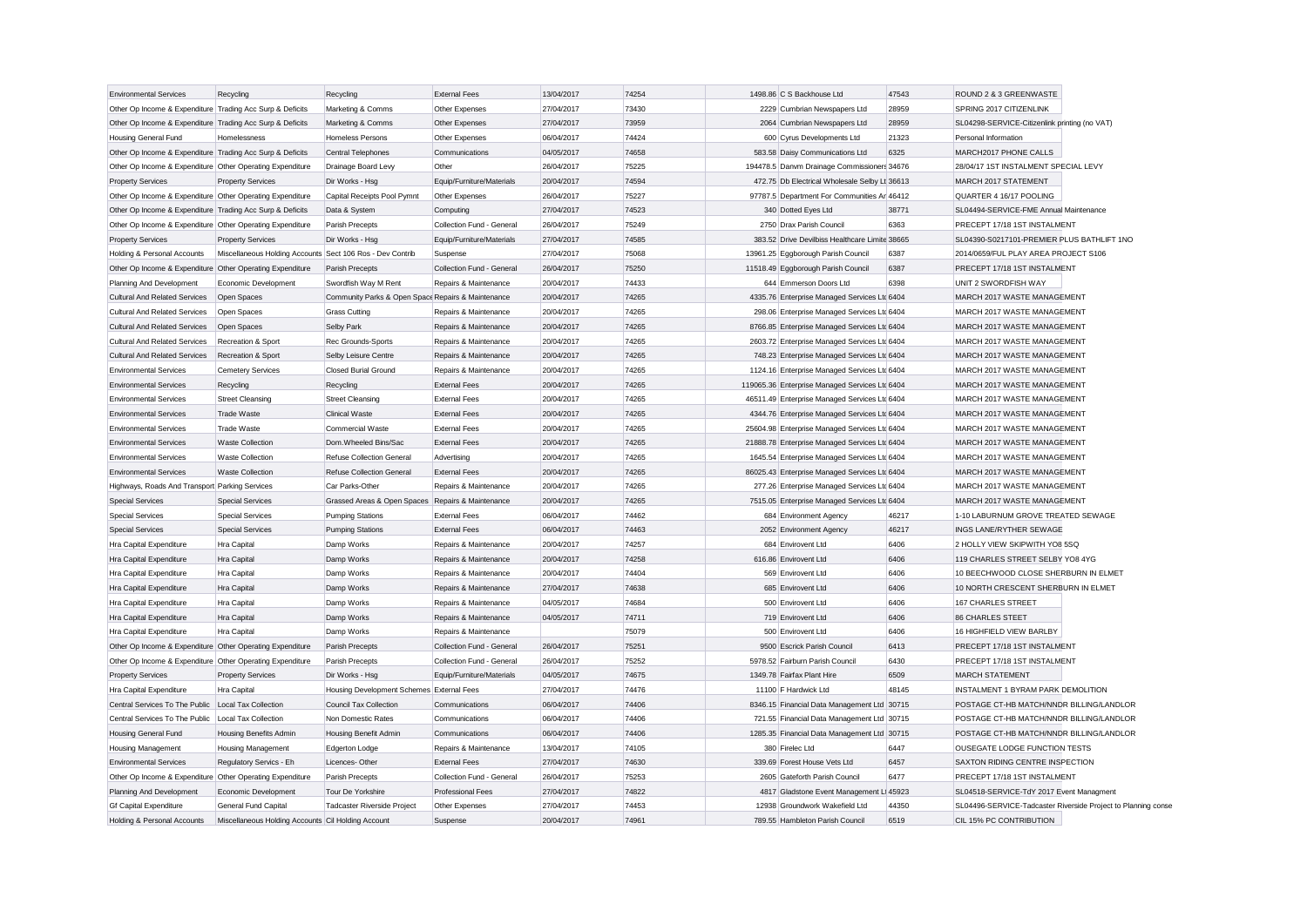| Other Op Income & Expenditure Other Operating Expenditure |                             | Parish Precepts                                 | Collection Fund - General                | 26/04/2017 | 75254 | 16014.66 Hambleton Parish Council            | 6519  | PRECEPT 17/18 1ST INSTALMENT                                  |
|-----------------------------------------------------------|-----------------------------|-------------------------------------------------|------------------------------------------|------------|-------|----------------------------------------------|-------|---------------------------------------------------------------|
| Other Op Income & Expenditure Other Operating Expenditure |                             | Parish Precepts                                 | Collection Fund - General                | 26/04/2017 | 75255 | 253.88 Healaugh & Catterton Parish Col 21234 |       | PRECEPT 17/18 1ST INSTALMENT                                  |
| <b>Environmental Services</b>                             | Regulatory Servics - Eh     | <b>Public Conveniences</b>                      | <b>External Fees</b>                     | 27/04/2017 | 74484 | 3787.86 Healthmatic Ltd                      | 6545  | SL04504-SERVICE-Maintenance & cleaning of public conveniences |
| Other Op Income & Expenditure Other Operating Expenditure |                             | Parish Precepts                                 | Collection Fund - General                | 26/04/2017 | 75256 | 2118.07 Heck Parish Council                  | 6549  | PRECEPT 17/18 1ST INSTALMENT                                  |
| <b>Housing Management</b>                                 | <b>Housing Management</b>   | Central Heating-Gas                             | Repairs & Maintenance                    | 13/04/2017 | 74669 | 22255.98 Help-Link Uk Ltd                    | 21887 | MARCH 2017 VOIDS                                              |
| Hra Capital Expenditure                                   | <b>Hra Capital</b>          | <b>Central Heating Systems</b>                  | Repairs & Maintenance                    | 13/04/2017 | 74669 | 8747.5 Help-Link Uk Ltd                      | 21887 | MARCH 2017 VOIDS                                              |
| Other Op Income & Expenditure Other Operating Expenditure |                             | Parish Precepts                                 | Collection Fund - General                | 26/04/2017 | 75257 | 11487 Hemingbrough Parish Council            | 6553  | PRECEPT 17/18 1ST INSTALMENT                                  |
| Other Op Income & Expenditure Trading Acc Surp & Deficits |                             | Housing Support & Enforcement Other Expenses    |                                          | 20/04/2017 | 74966 | 499.05 Henriksen Ltd                         | 6555  | MARCH 2017 COMMISSION                                         |
| Other Op Income & Expenditure Other Operating Expenditure |                             | Parish Precepts                                 | Collection Fund - General                | 26/04/2017 | 75258 | 7312.5 Hensall Parish Council                | 6557  | PRECEPT 17/18 1ST INSTALMENT                                  |
| Other Op Income & Expenditure Other Operating Expenditure |                             | Parish Precepts                                 | Collection Fund - General                | 26/04/2017 | 75259 | 6063.52 Hillam Parish Council                | 6563  | PRECEPT 17/18 1ST INSTALMENT                                  |
| Other Op Income & Expenditure Other Operating Expenditure |                             | Parish Precepts                                 | Collection Fund - General                | 26/04/2017 | 75260 | 4722.23 Hirst Courtney Parish Council        | 6566  | PRECEPT 17/18 1ST INSTALMENT                                  |
| Holding & Personal Accounts                               | Control Accounts            | <b>Creditors Control</b>                        | Tax Deduct On Contract Paymer 13/04/2017 |            | 74641 | 4790.57 Hm Revenue & Customs                 | 6590  | APRIL 2017 DEDUCTIONS                                         |
| Hra Capital Expenditure                                   | Hra Capital                 | <b>Bathroom Replacements</b>                    | Repairs & Maintenance                    | 04/05/2017 | 74717 | 550 Hobman Doors                             | 6596  | 3 NORTH CRESCENT                                              |
| <b>Property Services</b>                                  | <b>Property Services</b>    | Dir Works - Hsg                                 | Other Expenses                           | 13/04/2017 | 74242 | 950 Home Maintenance                         | 47112 | 50 FOXCLIFFE BROTHERTON                                       |
| <b>Property Services</b>                                  | <b>Property Services</b>    | Dir Works - Hsg                                 | Other Expenses                           | 27/04/2017 | 74625 | 1730 Home Maintenance                        | 47112 | 4 HOLLY GARTH LANE                                            |
| <b>Property Services</b>                                  | <b>Property Services</b>    | Dir Works - Hsg                                 | Equip/Furniture/Materials                | 27/04/2017 | 74608 | 7424.94 Howdens Joinery Ltd                  | 21474 | MARCH 2017 STATEMENT                                          |
| <b>Housing General Fund</b>                               | Homelessness                | Homeless Persons                                | Other Expenses                           | 13/04/2017 | 74581 | 2000 Idas                                    | 26254 | 1/1/17-31/3/17 HOMELESS PREVENTION                            |
| <b>Gf Capital Expenditure</b>                             | <b>General Fund Capital</b> | Ict - Capital Projects                          | Computing                                | 27/04/2017 | 74587 | 1000 Idox Software Ltd                       | 6622  | SL04492-SERVICE-Enterprise Annual Maintenance Year 1          |
| Gf Capital Expenditure                                    | General Fund Capital        | Ict - Capital Projects                          | Computing                                | 27/04/2017 | 74587 | 5000 Idox Software Ltd                       | 6622  | SL04492-SERVICE-Enterprise Licence Key                        |
| Other Op Income & Expenditure Trading Acc Surp & Deficits |                             | Data & System                                   | Computing                                |            | 74957 | 511 Idox Software Ltd                        | 6622  | 9/5/17-8/5/18 ACCESS FOR PLANNING MAINTE                      |
| Hra Capital Expenditure                                   | Hra Capital                 | Void Property Repairs                           | Repairs & Maintenance                    | 13/04/2017 | 74493 | 477.68 It Electrical (Yorkshire) Ltd         | 6652  | 4 RICHARD STREET SELBY                                        |
| Hra Capital Expenditure                                   | Hra Capital                 | Void Property Repairs                           | Repairs & Maintenance                    | 13/04/2017 | 74494 | 565.64 It Electrical (Yorkshire) Ltd         | 6652  | 28A RIVER VIEW BARLBY                                         |
| <b>Property Services</b>                                  | <b>Property Services</b>    | Dir Works - Hsg                                 | Equip/Furniture/Materials                | 27/04/2017 | 74816 | 2833.1 Jewson Ltd                            | 6662  | MARCH 2017 STATEMENT                                          |
| <b>Housing General Fund</b>                               | Homelessness                | Homeless Persons                                | Other Expenses                           | 06/04/2017 | 74516 | 500 Jigsaw Properties                        | 44619 | Personal Information                                          |
| Other Op Income & Expenditure Other Operating Expenditure |                             | Parish Precepts                                 | Collection Fund - General                | 26/04/2017 | 75261 | 2231.75 Kelfield Parish Council              | 6688  | PRECEPT 17/18 1ST INSTALMENT                                  |
| Other Op Income & Expenditure Other Operating Expenditure |                             | Parish Precepts                                 | Collection Fund - General                | 26/04/2017 | 75262 | 8497.02 Kellington Parish Council            | 6689  | PRECEPT 17/18 1ST INSTALMENT                                  |
| Other Op Income & Expenditure Other Operating Expenditure |                             | Parish Precepts                                 | Collection Fund - General                | 26/04/2017 | 75263 | 4000 Kirk Smeaton Parish Council             | 6703  | PRECEPT 17/18 1ST INSTALMENT                                  |
| <b>Property Services</b>                                  | <b>Property Services</b>    | Dir Works - Hsg                                 | <b>External Fees</b>                     | 27/04/2017 | 74627 | 650 Kml Flooring Services                    | 6704  | 2 HAROLD HICK COURT TADCASTER                                 |
| <b>Property Services</b>                                  | <b>Property Services</b>    | Dir Works - Hsg                                 | <b>External Fees</b>                     | 04/05/2017 | 74715 | 450 Kml Flooring Services                    | 6704  | 33 HIGHFIELD VILLAS                                           |
| <b>Property Services</b>                                  | <b>Property Services</b>    | Dir Works - Hsg                                 | <b>External Fees</b>                     | 04/05/2017 | 74812 | 350 Kml Flooring Services                    | 6704  | 16 BEECHWOOD GLADE                                            |
| <b>Property Services</b>                                  | <b>Property Services</b>    | Dir Works - Hsg                                 | <b>External Fees</b>                     |            | 74832 | 1150 Kml Flooring Services                   | 6704  | 28 HIGHFIELD VILLAS SHERBURN                                  |
| <b>Environmental Services</b>                             | Recycling                   | Recycling                                       | <b>External Fees</b>                     | 20/04/2017 | 74691 | 425 Larac                                    | 6727  | SL04532-SERVICE-LARAC Membership 2017/18                      |
| Other Op Income & Expenditure Trading Acc Surp & Deficits |                             | Human Resources                                 | <b>Training Expenses</b>                 | 06/04/2017 | 73359 | 500 Leeds City Council                       | 6738  | THE LAW & PRELIMINARY INVESTIGATIONS                          |
| Planning And Development                                  | Economic Development        | P4g Growing Enterprise                          | Other Expenses                           | 27/04/2017 | 74151 | 46123 Leeds City Council                     | 6738  | SL04410-SERVICE-ad;venture                                    |
| Planning And Development                                  | Economic Development        | P4g Growing Enterprise                          | Other Expenses                           | 27/04/2017 | 74151 | 9250 Leeds City Council                      | 6738  | SL04410-SERVICE-digital enterprise                            |
| Other Op Income & Expenditure Trading Acc Surp & Deficits |                             | Data & System                                   | Computing                                | 13/04/2017 | 74665 | 1593.9 Lexmark lenterprise Software Uk 33603 |       | 01/01/16-31/12/17 RENEWAL                                     |
| Central Services To The Public   Local Tax Collection     |                             | Council Tax Collection                          | Legal Fees                               | 21/04/2017 | 3355  | 738 Liberata Uk Ltd                          | 36656 | COUNCIL TAX LIABILITY ORDERS                                  |
| Other Op Income & Expenditure Other Operating Expenditure |                             | Parish Precepts                                 | Collection Fund - General                | 26/04/2017 | 75264 | 1500 Little Smeaton Parish Council           | 43987 | PRECEPT 17/18 1ST INSTALMENT                                  |
| Other Op Income & Expenditure Trading Acc Surp & Deficits |                             | Leadership Team                                 | Subscriptions                            | 04/05/2017 | 75199 | 8305.38 Local Government Association         | 37138 | SL04594-SERVICE-LGA Subscription 2017/18                      |
| Other Op Income & Expenditure Trading Acc Surp & Deficits |                             | <b>Policy Strategy</b>                          | Printing/Stationery/Gen Exps             |            | 74821 | 1900 Local Government Information U 45197    |       | SL04549-SERVICE-2017/2018 Subscription                        |
| Other Op Income & Expenditure Other Operating Expenditure |                             | Parish Precepts                                 | Collection Fund - General                | 26/04/2017 | 75265 | 475 Long Drax Parish Council                 | 6778  | PRECEPT 17/18 1ST INSTALMENT                                  |
| Planning And Development                                  | <b>Planning Policy</b>      | Dev. Policy Serv. (Plan Selby)                  | Direct Salaries & Wages                  | 27/04/2017 | 74827 | 1076.25 Macdonald & Company Freelanc 47534   |       | SL04534-SERVICE-payment for consultancy staff                 |
| Planning And Development                                  | <b>Planning Policy</b>      | Dev. Policy Serv. (Plan Selby)                  | Professional Fees                        | 06/04/2017 | 73916 | 1015 Macdonald & Company Freeland 47534      |       | Personal Information                                          |
| Planning And Development                                  | <b>Planning Policy</b>      | Dev. Policy Serv. (Plan Selby)                  | <b>Professional Fees</b>                 | 13/04/2017 | 74171 | 1067.5 Macdonald & Company Freelanc 47534    |       | Personal Information                                          |
| Planning And Development                                  | Development Control         | Development Management                          | <b>Professional Fees</b>                 | 06/04/2017 | 73873 | 1895 Mason Clark Associates                  | 6802  | SL04438-SERVICE-Roebuck Barracks - 2016/1059/FULM - Survey re |
| Planning And Development                                  | Development Control         | Development Management                          | Direct Salaries & Wages                  | 27/04/2017 | 74432 | 1574.4 Matchtech Group (Uk) Ltd              | 43334 | Personal Information                                          |
| Planning And Development                                  | Development Control         | Development Management                          | Direct Salaries & Wages                  | 27/04/2017 | 74626 | 1651.2 Matchtech Group (Uk) Ltd              | 43334 | Personal Information                                          |
| Corporate And Democratic Core Corporate Management        |                             | <b>External Audit</b>                           | Other Expenses                           | 06/04/2017 | 74237 | 4470 Mazars Llp                              | 6810  | SL04178-SERVICE-External Audit Fee 2016/17                    |
| Hra Capital Expenditure                                   | Hra Capital                 | Phase 3 Hsq Dev Byram Park R Professional Fees  |                                          | 27/04/2017 | 74120 | 600 Michael D Joyce Associates Llp 47921     |       | SL04375-SERVICE-BRE365 Soakaway Testing                       |
| Hra Capital Expenditure                                   | Hra Capital                 | Phase 3 Hsq Dev Byram Park Ri Professional Fees |                                          | 27/04/2017 | 74120 | 375 Michael D Joyce Associates Llp 47921     |       | SL04375-SERVICE-CHemical Testing                              |
|                                                           | Hra Capital                 | Phase 3 Hsg Dev Byram Park Ri Professional Fees |                                          | 27/04/2017 | 74120 | 800 Michael D Joyce Associates Llp 47921     |       | SL04375-SERVICE-Gas Testing                                   |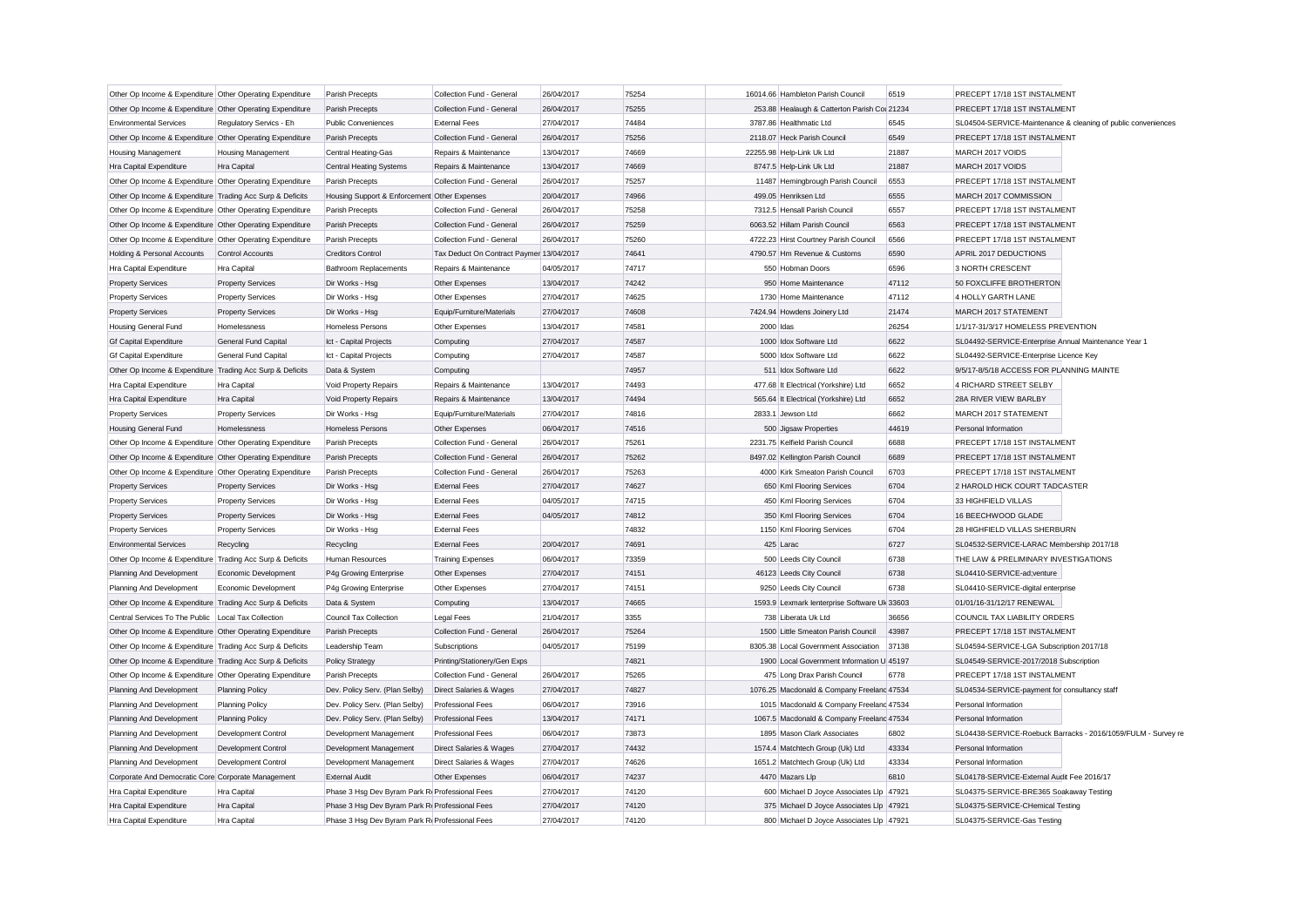| Hra Capital Expenditure                                                                | Hra Capital                                                | Phase 3 Hsq Dev Byram Park Ri Professional Fees                        |                                     | 27/04/2017               | 74120 | 1162 Michael D Joyce Associates Llp 47921    |       | SL04375-SERVICE-Ground Investigation Phase 1                  |  |
|----------------------------------------------------------------------------------------|------------------------------------------------------------|------------------------------------------------------------------------|-------------------------------------|--------------------------|-------|----------------------------------------------|-------|---------------------------------------------------------------|--|
| Hra Capital Expenditure                                                                | Hra Capital                                                | Phase 3 Hsq Dev Byram Park R Professional Fees                         |                                     | 27/04/2017               | 74120 | 960 Michael D Joyce Associates Llp 47921     |       | SL04375-SERVICE-Ground Investigation Phase 2                  |  |
| Hra Capital Expenditure                                                                | Hra Capital                                                | Phase 3 Hsq Dev Byram Park R Professional Fees                         |                                     | 27/04/2017               | 74120 | 750 Michael D Joyce Associates Llp 47921     |       | SL04375-SERVICE-Post Demolition Reports                       |  |
| Hra Capital Expenditure                                                                | Hra Capital                                                | Phase 3 Hsq Dev Byram Park R Professional Fees                         |                                     | 27/04/2017               | 74120 | 1090 Michael D Joyce Associates Llp 47921    |       | SL04375-SERVICE-Window Sampling Rotary Boreholes              |  |
| <b>Property Services</b>                                                               | <b>Property Services</b>                                   | Dir Works - Hsg                                                        | <b>External Fees</b>                |                          | 75080 | 405 Michael Walsh (Plasterers) Ltd           | 7419  | 2 STATION COTTAGES WOMERSLEY                                  |  |
| <b>Property Services</b>                                                               | <b>Property Services</b>                                   | Dir Works - Hsg                                                        | <b>External Fees</b>                |                          | 75081 | 277 Michael Walsh (Plasterers) Ltd 7419      |       | 2 HAROLD HICK COURT                                           |  |
| <b>Property Services</b>                                                               | <b>Property Services</b>                                   | Dir Works - Hsg                                                        | Equip/Furniture/Materials           | 27/04/2017               | 74814 | 878.25 Mkm Building Supplies Ltd             | 21210 | MARCH 2017 STATEMENT                                          |  |
| <b>Environmental Services</b>                                                          | Recycling                                                  | Recycling                                                              | Other Expenses                      | 27/04/2017               | 75297 | 270.16 Monk Fryston & Hillam Commun 6830     |       | OCT 16-MAR 17 RECYCLING CREDITS                               |  |
| Holding & Personal Accounts                                                            | Miscellaneous Holding Accounts Cil Holding Account         |                                                                        | Suspense                            | 27/04/2017               | 75292 | 5248.11 Monk Fryston Parish Council          | 6829  | CIL 15% PC CONTRIBUTION                                       |  |
| Other Op Income & Expenditure Other Operating Expenditure                              |                                                            | Parish Precepts                                                        | Collection Fund - General           | 26/04/2017               | 75266 | 9725 Monk Fryston Parish Council             | 6829  | PRECEPT 17/18 1ST INSTALMENT                                  |  |
| Planning And Development                                                               | Community Development                                      | Tadcaster & Villages Cef                                               | Other Expenses                      | 13/04/2017               | 74699 | 1000 Morrisons Supermarket Plc               | 48196 | amazon vouchers for give it a go event                        |  |
| Housing General Fund                                                                   | Homelessness                                               | Refugee Resettlement Programr Repairs & Maintenance                    |                                     | 06/04/2017               | 74429 | 260 Personal Information                     | 48111 | SL04491-SERVICE-carpet fitting 3 Northfield                   |  |
| Holding & Personal Accounts                                                            | Miscellaneous Holding Accounts Rent Payers Account         |                                                                        | <b>Rent Refunds</b>                 | 06/04/2017               | 74537 | 790.81 Personal Information                  | 48159 | Personal Information                                          |  |
| Other Op Income & Expenditure Trading Acc Surp & Deficits                              |                                                            | <b>Human Resources</b>                                                 | Printing/Stationery/Gen Exps        | 06/04/2017               | 74427 | 311.73 Personal Information                  | 31380 | REIMBURSEMENT FOR STATIONERY ITEMS                            |  |
| Other Op Income & Expenditure Trading Acc Surp & Deficits                              |                                                            | Assets                                                                 | Severence Payments                  | 27/04/2017               | 75092 | 5745.14 Personal Information                 | 48231 | REDUNDANCY PAYMENT                                            |  |
| Housing Management                                                                     | <b>Housing Management</b>                                  | <b>Tenant Participation</b>                                            | Other Expenses                      | 13/04/2017               | 74666 | 400 Mr K Watkins                             | 46326 | <b>ANNUAL TARA GRANT</b>                                      |  |
| Hra Capital Expenditure                                                                | Hra Capital                                                | Damp Works                                                             | Repairs & Maintenance               | 27/04/2017               | 75303 | 348.06 Personal Information                  | 48242 | 2 ROSEMARY COURT TADCASTER LS24 8HR                           |  |
| Other Op Income & Expenditure Trading Acc Surp & Deficits                              |                                                            | Taxation, Benefits & Debt                                              | Severence Payments                  | 27/04/2017               | 75021 | 16993.7 Personal Information                 | 25425 | REDUNDANCY PAYMENT                                            |  |
| Holding & Personal Accounts                                                            | Miscellaneous Holding Accounts Rent Payers Account         |                                                                        | <b>Rent Refunds</b>                 | 13/04/2017               | 74709 | 523.74 Personal Information                  | 48198 | <b>RENT REFUND</b>                                            |  |
| Corporate And Democratic Core Corporate Management                                     |                                                            | Customer & Community Project Direct Salaries & Wages                   |                                     | 13/04/2017               | 74697 | 2970 Personal Information                    | 45524 | Personal Information                                          |  |
| Other Op Income & Expenditure Trading Acc Surp & Deficits                              |                                                            | Assets                                                                 | Severence Payments                  | 06/04/2017               | 74541 | 6000 Personal Information                    | 48160 | SETTLEMENT AGREEMENT                                          |  |
| <b>Gf Capital Expenditure</b>                                                          | General Fund Capital                                       | Ict - Capital Projects                                                 | Computing                           | 27/04/2017               | 74121 | 5279.97 Netcentrix                           | 26614 | SL04385-SERVICE-NetAPP Storage Hardware Maintenance           |  |
| <b>Gf Capital Expenditure</b>                                                          | General Fund Capital                                       | Ict - Capital Projects                                                 | Computing                           | 27/04/2017               | 74239 | 2450 Netcentrix                              | 26614 | SL04481-SERVICE-Netcentrix IT infrastructure support - 3 mont |  |
| Other Op Income & Expenditure Trading Acc Surp & Deficits                              |                                                            | Ict                                                                    | Professional Fees                   | 27/04/2017               | 74238 | 1462.5 Netcentrix                            | 26614 | SL04475-SERVICE-Netcentrix backup infrastructure support 2017 |  |
| Other Op Income & Expenditure Other Operating Expenditure                              |                                                            | Parish Precepts                                                        | Collection Fund - General           | 26/04/2017               | 75267 | 750 Newland Parish Council                   | 31679 | PRECEPT 17/18 1ST INSTALMENT                                  |  |
| Other Op Income & Expenditure Other Operating Expenditure                              |                                                            | Parish Precepts                                                        | Collection Fund - General           | 26/04/2017               | 75268 | 1680.92 Newton Kyme Cum Toulston Par 6874    |       | PRECEPT 17/18 1ST INSTALMENT                                  |  |
| Other Op Income & Expenditure Other Operating Expenditure                              |                                                            | Parish Precepts                                                        | Collection Fund - General           | 26/04/2017               | 75269 | 8000 North Duffield Parish Council           | 6884  | PRECEPT 17/18 1ST INSTALMENT                                  |  |
| <b>Environmental Services</b>                                                          | Recycling                                                  | Recycling                                                              | Other Expenses                      | 27/04/2017               | 75296 | 256.9 North Duffield Village Hall            | 6883  | OCT 16-MAR 17 RECYCLING CREDITS                               |  |
| Holding & Personal Accounts                                                            | Miscellaneous Holding Accounts C. Tax Payers Coll Fund Acc |                                                                        | Nycc Precept                        | 19/04/2017               | 74919 | 3305498 North Yorkshire County Council 32208 |       | 21/04/17 PRECEPT INSTALMENT                                   |  |
| Holding & Personal Accounts                                                            | Miscellaneous Holding Accounts Nndr Payers Coll Fund (Old) |                                                                        | Nndr Pool Contribution              | 27/04/2017               | 75300 | 184657 North Yorkshire County Council 32208  |       | 02/05/17 RETAINED BUSINESS RATES                              |  |
| Holding & Personal Accounts                                                            |                                                            | Miscellaneous Holding Accounts Sect 106 Educate - Dev Contrib Suspense |                                     | 27/04/2017               | 75380 | 155000 North Yorkshire County Council 31845  |       | 2012/0399/EIE SHERBURN IN ELMET                               |  |
| Other Op Income & Expenditure Trading Acc Surp & Deficits                              |                                                            | Data & System                                                          | Computing                           | 13/04/2017               | 73909 | 20676 North Yorkshire County Council 6902    |       | 16/17 SUPPORT FOR WEBSITE & WIKI                              |  |
| Other Op Income & Expenditure Trading Acc Surp & Deficits                              |                                                            | Data & System                                                          | Computing                           | 27/04/2017               | 74647 | 6768 North Yorkshire County Council 6902     |       | SL04493-SERVICE-CRM Annual Support                            |  |
| Other Op Income & Expenditure Trading Acc Surp & Deficits                              |                                                            | <b>Human Resources</b>                                                 | <b>External Fees</b>                | 13/04/2017               | 74620 | 742 North Yorkshire County Council 6902      |       | <b>DBS CHECKS</b>                                             |  |
| Other Op Income & Expenditure Trading Acc Surp & Deficits                              |                                                            | Sherburn Comm.Office                                                   | Rents                               | 13/04/2017               | 74465 | 550 North Yorkshire County Council 6902      |       | 1/1/17-31/3/17 SHERBURN MEETING ROOM HIR                      |  |
| Planning And Development                                                               | Development Control                                        | Development Management                                                 | Advertising                         | 27/04/2017               | 74948 | 1043.04 North Yorkshire County Council 6902  |       | PRESS NOTICES                                                 |  |
| Planning And Development                                                               | Development Control                                        | Development Management                                                 | Advertising                         | 27/04/2017               | 74949 | 1239.84 North Yorkshire County Council 6902  |       | PRESS NOTICES                                                 |  |
| Planning And Development                                                               | Development Control                                        | Development Management                                                 | Advertising                         | 27/04/2017               | 74950 | 1214.01 North Yorkshire County Council 6902  |       | PRESS NOTICES                                                 |  |
| Planning And Development                                                               | Development Control                                        | Development Management                                                 | Advertising                         | 27/04/2017               | 74951 | 1176 North Yorkshire County Council 6902     |       | PRESS NOTICES                                                 |  |
| Planning And Development                                                               | Development Control                                        | Development Management                                                 | Advertising                         | 27/04/2017               | 74952 | 2301.6 North Yorkshire County Council 6902   |       | PRESS NOTICES                                                 |  |
| Planning And Development                                                               | Development Control                                        | Development Management                                                 | Advertising                         | 27/04/2017               | 74953 | 4046.12 North Yorkshire County Council 6902  |       | PRESS NOTICES                                                 |  |
|                                                                                        | Development Control                                        | Development Management                                                 | Advertising                         | 27/04/2017               | 74954 | 1571.94 North Yorkshire County Council 6902  |       | PRESS NOTICES                                                 |  |
| Planning And Development<br><b>Property Services</b>                                   | <b>Property Services</b>                                   | Dir Works - Hsg                                                        | Rents                               | 27/04/2017               | 74624 | 5260 North Yorkshire County Council 6902     |       | 4/4/17-3/4/18 HIGHWAYS ANNUAL RENT                            |  |
| Holding & Personal Accounts                                                            | Miscellaneous Holding Accounts C. Tax Payers Coll Fund Acc |                                                                        | Nyfra Precept                       | 19/04/2017               | 74920 | 186720 North Yorkshire Fire & Rescue         | 32207 | 21/04/17 PRECEPT INSTALMENT                                   |  |
| Holding & Personal Accounts                                                            | Miscellaneous Holding Accounts Nndr Payers Coll Fund (Old) |                                                                        | Nndr Pool Contribution              | 27/04/2017               | 75301 | 20517 North Yorkshire Fire & Rescue          | 32207 | 02/05/17 RETAINED BUSINESS RATES                              |  |
|                                                                                        |                                                            |                                                                        |                                     | 19/04/2017               | 74921 | 615025 North Yorkshire Pcc                   | 32209 | 21/04/17 PRECEPT INSTALMENT                                   |  |
| Holding & Personal Accounts<br>Highways, Roads And Transport Parking Services          | Miscellaneous Holding Accounts C. Tax Payers Coll Fund Acc | Car Parks Pay & Dis.                                                   | Nypa Precept<br><b>Energy Costs</b> | 27/04/2017               | 74502 | 760.91 Npower Ltd                            | 6917  | 1/9/14-1/11/14 PARK ROW CAR PARK                              |  |
|                                                                                        |                                                            |                                                                        |                                     |                          | 74839 | 980.88 Npower Ltd                            | 6917  | 1/1/17-31/3/17 BRITANNIA CAR PARK                             |  |
| Highways, Roads And Transport Parking Services                                         |                                                            | Car Parks Pay & Dis.                                                   | <b>Energy Costs</b>                 | 27/04/2017               | 74846 | 714.77 Npower Ltd                            | 6917  | 1/1/17-31/3/17 CAR PARK LIGHTING                              |  |
| Highways, Roads And Transport Parking Services                                         |                                                            | Car Parks Pay & Dis.                                                   | <b>Energy Costs</b>                 | 27/04/2017<br>20/04/2017 | 74866 |                                              | 6917  | 1/1/17-31/3/17 OUSEGATE LODGE                                 |  |
| <b>Housing Management</b><br>Other Op Income & Expenditure Trading Acc Surp & Deficits | <b>Housing Management</b>                                  | Ousegate Hostel<br>Access Selby - Contact Centre Energy Costs          | <b>Energy Costs</b>                 | 27/04/2017               | 74418 | 540.76 Npower Ltd<br>1070.5 Npower Ltd       | 6917  | 1/2/17-28/2/17 MARKET CROSS SELBY                             |  |
|                                                                                        |                                                            |                                                                        |                                     |                          |       |                                              |       |                                                               |  |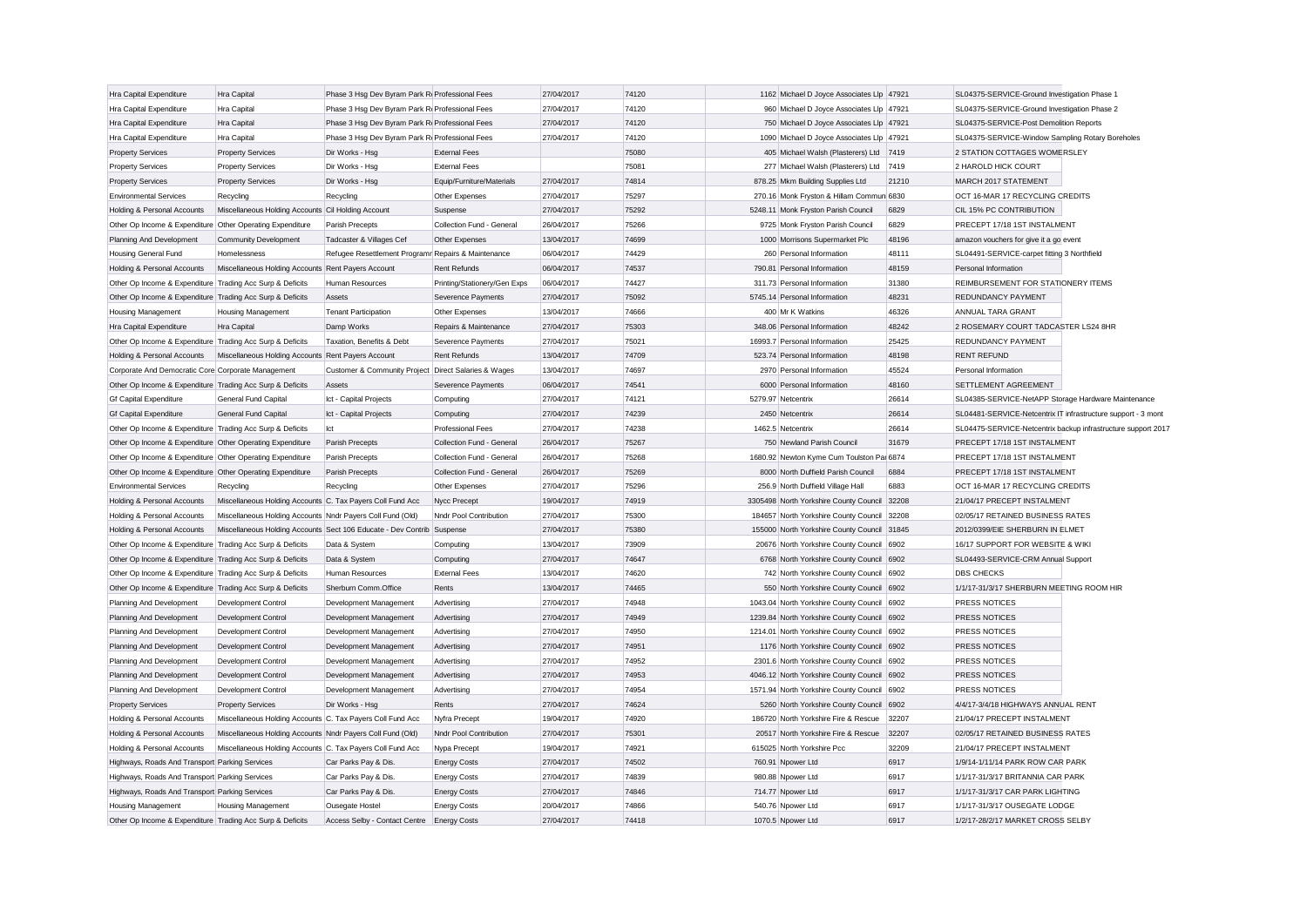| Other Op Income & Expenditure Trading Acc Surp & Deficits |                                                    | Access Selby - Contact Centre Energy Costs                   |                           | 27/04/2017 | 74419 | 864.09 Noower Ltd                              | 6917  | 5/1/17-31/1/17 MARKET CROSS                           |                                                               |
|-----------------------------------------------------------|----------------------------------------------------|--------------------------------------------------------------|---------------------------|------------|-------|------------------------------------------------|-------|-------------------------------------------------------|---------------------------------------------------------------|
| Other Op Income & Expenditure Trading Acc Surp & Deficits |                                                    | Access Selby - Contact Centre                                | <b>Energy Costs</b>       | 27/04/2017 | 74631 | 1161.52 Npower Ltd                             | 6917  | 1/3/17-31/3/17 MARKET CROSS                           |                                                               |
| Planning And Development                                  | Economic Development                               | Prospect Centre Mr                                           | <b>Energy Costs</b>       | 27/04/2017 | 74853 | 945.59 Npower Ltd                              | 6917  | 1/1/17-31/3/17 PROSPECT CENTRE                        |                                                               |
| <b>Special Services</b>                                   | <b>Special Services</b>                            | <b>Community Centres</b>                                     | <b>Energy Costs</b>       | 06/04/2017 | 74420 | 1347.48 Npower Ltd                             | 6917  | 1/2/17-28/2/17 ST WILFRIDS COURT                      |                                                               |
| <b>Special Services</b>                                   | <b>Special Services</b>                            | <b>Community Centres</b>                                     | <b>Energy Costs</b>       | 06/04/2017 | 74421 | 1390.18 Npower Ltd                             | 6917  | 5/1/17-31/1/17 ST WILFRIDS COURT                      |                                                               |
| <b>Special Services</b>                                   | <b>Special Services</b>                            | <b>Community Centres</b>                                     | <b>Energy Costs</b>       | 13/04/2017 | 74632 | 1275.25 Npower Ltd                             | 6917  | 1/3/17-31/3/17 ST WILFRIDS COURT BRAYTON              |                                                               |
| Hra Capital Expenditure                                   | Hra Capital                                        | Phase 1 Hsq Dev Byram / Egg 1 Professional Fees              |                           | 13/04/2017 | 74703 | 584.14 Nps Leeds Limited                       | 46727 | PROFFESIONAL SERVICES PROVIDED                        |                                                               |
| Hra Capital Expenditure                                   | Hra Capital                                        | Phase 1 Hsg Dev Byram / Egg 1 Professional Fees              |                           | 13/04/2017 | 74704 | 422.1 Nps Leeds Limited                        | 46727 | PROFESSIONAL FEES                                     |                                                               |
|                                                           | Hra Capital                                        | Phase 1 Hsq Dev Byram / Egg 1 Professional Fees              |                           | 13/04/2017 | 74705 | 402.24 Nps Leeds Limited                       | 46727 | PROFESSIONAL FEES                                     |                                                               |
| Hra Capital Expenditure                                   |                                                    |                                                              | Other                     |            |       |                                                |       |                                                       |                                                               |
| Other Op Income & Expenditure Other Operating Expenditure |                                                    | Drainage Board Levy                                          |                           | 26/04/2017 | 75224 | 130937.79 Ouse & Derwent Internal Drainac 6942 |       | 28/04/17 IST INSTALMENT SPECIAL LEVY                  |                                                               |
| Housing Management                                        | Housing Management                                 | <b>Painting Dwellings</b>                                    | <b>External Fees</b>      | 20/04/2017 | 74818 | 971.2 Owan Ltd                                 | 6943  | MARCH 2017 QUANTITY SURVEYING                         |                                                               |
| Hra Capital Expenditure                                   | <b>Hra Capital</b>                                 | <b>Central Heating Systems</b>                               | Repairs & Maintenance     | 20/04/2017 | 74818 | 485.6 Owan Ltd                                 | 6943  | MARCH 2017 QUANTITY SURVEYING                         |                                                               |
| Hra Capital Expenditure                                   | Hra Capital                                        | <b>Electrical Rewires</b>                                    | Repairs & Maintenance     | 20/04/2017 | 74818 | 364.2 Owan Ltd                                 | 6943  | MARCH 2017 QUANTITY SURVEYING                         |                                                               |
| Hra Capital Expenditure                                   | Hra Capital                                        | Pointing Works                                               | Repairs & Maintenance     | 20/04/2017 | 74818 | 333.85 Owan Ltd                                | 6943  | MARCH 2017 QUANTITY SURVEYING                         |                                                               |
| Hra Capital Expenditure                                   | Hra Capital                                        | Central Heating Systems                                      | Repairs & Maintenance     | 06/04/2017 | 74481 | 3043.03 Pts Plumbing Trade Supplies            | 34513 | <b>HEATING SCHEME 1</b>                               |                                                               |
| Hra Capital Expenditure                                   | Hra Capital                                        | <b>Central Heating Systems</b>                               | Repairs & Maintenance     | 06/04/2017 | 74482 | 3232.63 Pts Plumbing Trade Supplies            | 34513 | <b>HEATING SCHEME 1</b>                               |                                                               |
| <b>Special Services</b>                                   | <b>Special Services</b>                            | Communal Lighting                                            | Repairs & Maintenance     | 04/05/2017 | 74807 | 279.2 R A Dalton                               | 6326  | CAWOOD ROAD                                           |                                                               |
| <b>Special Services</b>                                   | <b>Special Services</b>                            | <b>Pumping Stations</b>                                      | Repairs & Maintenance     | 04/05/2017 | 74803 | 260 R A Dalton                                 | 6326  | <b>AIRE VIEW</b>                                      |                                                               |
| <b>Special Services</b>                                   | <b>Special Services</b>                            | <b>Pumping Stations</b>                                      | Repairs & Maintenance     | 04/05/2017 | 74805 | 444.5 R A Dalton                               | 6326  | 11 MAIN ROAD                                          |                                                               |
| <b>Special Services</b>                                   | <b>Special Services</b>                            | <b>Pumping Stations</b>                                      | Repairs & Maintenance     | 04/05/2017 | 74806 | 372 R A Dalton                                 | 6326  | 3 MAIN ROAD                                           |                                                               |
| <b>Special Services</b>                                   | <b>Special Services</b>                            | <b>Pumping Stations</b>                                      | Repairs & Maintenance     | 04/05/2017 | 74807 | 319 R A Dalton                                 | 6326  | CAWOOD ROAD                                           |                                                               |
| Other Op Income & Expenditure Trading Acc Surp & Deficits |                                                    | Ict                                                          | <b>Professional Fees</b>  | 27/04/2017 | 74454 | 448 Razorblue Ltd                              | 27684 | SL04444-SERVICE-Managed IT for infrastructure 2017/18 |                                                               |
| <b>Hra Capital Expenditure</b>                            | Hra Capital                                        | Phase 1 Hsg Dev Byram / Egg 1 Contractor - New Build/ Refurb |                           | 27/04/2017 | 75071 | 286238.74 R H Fullwood & Co Ltd                | 6468  | 15 DWELLINGS BYRAM & EGGBOROUGH PROJECT               |                                                               |
| Holding & Personal Accounts                               | Miscellaneous Holding Accounts Cil Holding Account |                                                              | Suspense                  | 20/04/2017 | 74960 | 4047.75 Riccall Parish Council                 | 7068  | CIL 15% PC CONTRIBUTION                               |                                                               |
| Other Op Income & Expenditure Other Operating Expenditure |                                                    | Parish Precepts                                              | Collection Fund - General | 26/04/2017 | 75270 | 46856.5 Riccall Parish Council                 | 7068  | PRECEPT 17/18 1ST INSTALMENT                          |                                                               |
| Hra Capital Expenditure                                   | Hra Capital                                        | <b>Central Heating Systems</b>                               | Repairs & Maintenance     | 27/04/2017 | 74472 | 8422.2 R N E Electrical Contractors            | 7081  | DAY TO DAY ELECTRICAL WORKS                           |                                                               |
| Hra Capital Expenditure                                   | Hra Capital                                        | <b>Central Heating Systems</b>                               | Repairs & Maintenance     | 27/04/2017 | 74473 | 4177.23 R N E Electrical Contractors           | 7081  | VOIDS ELECTRICAL WORKS                                |                                                               |
| Hra Capital Expenditure                                   | Hra Capital                                        | <b>Electrical Rewires</b>                                    | Repairs & Maintenance     | 27/04/2017 | 74473 | 4301.96 R N E Electrical Contractors           | 7081  | <b>VOIDS ELECTRICAL WORKS</b>                         |                                                               |
| <b>Property Services</b>                                  | <b>Property Services</b>                           | Dir Works - Hsg                                              | <b>External Fees</b>      | 27/04/2017 | 74472 | 844.29 R N E Electrical Contractors            | 7081  | DAY TO DAY ELECTRICAL WORKS                           |                                                               |
| Planning And Development                                  | Development Control                                | Development Management                                       | Professional Fees         | 04/05/2017 | 74644 | 595 Rosetta Landscape Design                   | 6987  |                                                       | SL04285-SERVICE-Summerhill Hilliam - High Hedges Advice (ENFC |
| Other Op Income & Expenditure Trading Acc Surp & Deficits |                                                    | Human Resources                                              | <b>Training Expenses</b>  | 27/04/2017 | 74591 | 475 Rtpi Yorkshire                             | 24555 | SL04367-SERVICE-RTPI Multi-ticket                     |                                                               |
| Planning And Development                                  | <b>Planning Policy</b>                             | Dev. Policy Serv. (Plan Selby)                               | <b>Professional Fees</b>  | 27/04/2017 | 74243 | 950 Rtpi Yorkshire                             | 24555 | 10 PLACES AT 2017 YORKSHIRE CONFERENCE                |                                                               |
| Planning And Development                                  | Planning Policy                                    | Dev. Policy Serv. (Plan Selby)                               | <b>Professional Fees</b>  | 27/04/2017 | 74590 | 475 Rtpi Yorkshire                             | 24555 | SL04381-SERVICE-RTPI Multi-ticket                     |                                                               |
| Other Op Income & Expenditure Trading Acc Surp & Deficits |                                                    | <b>Housing Tenant Services</b>                               | <b>External Fees</b>      | 27/04/2017 | 74529 | 561.6 Ryedale District Council                 | 7105  | 1/4/17-30/6/17 LONE WORKERS                           |                                                               |
| Other Op Income & Expenditure Trading Acc Surp & Deficits |                                                    | Leadership Team                                              | Direct Salaries & Wages   | 06/04/2017 | 73680 | 2885 Ryedale District Council                  | 7105  |                                                       | SL04431-SERVICE-CX Secondment from Ryedale District Council   |
| Other Op Income & Expenditure Trading Acc Surp & Deficits |                                                    | Leadership Team                                              | Direct Salaries & Wages   | 04/05/2017 | 74696 | 4446.01 Ryedale District Council               | 7105  |                                                       | SL04431-SERVICE-CX Secondment from Ryedale District Council   |
| <b>Environmental Services</b>                             | Recycling                                          |                                                              | <b>External Fees</b>      | 04/05/2017 | 74674 | 576.46 Ryedale Organics Ltd                    | 6694  | <b>WEEK 14 GREEN WASTE</b>                            |                                                               |
|                                                           |                                                    | Recycling                                                    | Collection Fund - General | 26/04/2017 | 75271 |                                                |       | PRECEPT 17/18 1ST INSTALMENT                          |                                                               |
| Other Op Income & Expenditure Other Operating Expenditure |                                                    | Parish Precepts                                              |                           |            | 3350  | 3000 Ryther Cum Ossendyke Parish C 7107        |       |                                                       |                                                               |
| Central Services To The Public   Local Tax Collection     |                                                    | Council Tax Collection                                       | <b>External Fees</b>      | 07/04/2017 |       | 619.78 Santander                               | 6052  | MARCH 2017 COUNCIL TAX PAYMENTS                       |                                                               |
| <b>Housing Management</b>                                 | <b>Housing Management</b>                          | Rent Project                                                 | <b>External Fees</b>      | 07/04/2017 | 3348  | 770.76 Santander                               | 6052  | MARCH 2017 HOUSE & GARAGE RENTS                       |                                                               |
| Other Op Income & Expenditure Other Operating Expenditure |                                                    | Parish Precepts                                              | Collection Fund - General | 26/04/2017 | 75272 | 12475 Saxton Cum Scarthingwell Parist 7119     |       | PRECEPT 17/18 1ST INSTALMENT                          |                                                               |
| Planning And Development                                  | Economic Development                               | P4q Open For Business                                        | Other Expenses            | 27/04/2017 | 74824 | 2385 Se7en Video Production Ltd                | 45367 | SL04570-SERVICE-Tour de Yorkshire filming support     |                                                               |
| Highways, Roads And Transport Parking Services            |                                                    | Car Parks Enforcement                                        | Equip/Furniture/Materials | 06/04/2017 | 74532 | 584.25 Security Plus Limited                   | 36209 | MARCH 2017 CASH COLLECTION                            |                                                               |
| Highways, Roads And Transport Parking Services            |                                                    | Car Parks Enforcement                                        | <b>External Fees</b>      | 20/04/2017 | 74799 | 253.23 Security Plus Limited                   | 36209 | march 2017 cash depositting                           |                                                               |
| Other Op Income & Expenditure Other Operating Expenditure |                                                    | Drainage Board Levy                                          | Other                     | 26/04/2017 | 75223 | 490907 Selby Area Internal Drainage Bo: 7140   |       | 28/04/17 1ST INSTALMENT SPECIAL LEVY                  |                                                               |
| Housing General Fund                                      | Homelessness                                       | Refugee Resettlement Programr Repairs & Maintenance          |                           | 27/04/2017 | 74235 | 1460 Selby Carpet Depot                        | 7148  | SL04440-SERVICE-carpet fitting material               |                                                               |
| Central Services To The Public General Grants             |                                                    | Miscellaneous Grants                                         | Grants                    | 13/04/2017 | 74702 | 1000 Selby Disrict Rail Users Group            | 31874 | RAIL USERS GRANT 2017                                 |                                                               |
| Corporate And Democratic Core Corporate Management        |                                                    | Customer & Community Project Other Expenses                  |                           | 20/04/2017 | 74441 | 1851.93 Selby District Age Uk                  | 44005 | SL04559-SERVICE-AgeUK - Invoice 27                    |                                                               |
| Corporate And Democratic Core Corporate Management        |                                                    | Customer & Community Project Other Expenses                  |                           | 20/04/2017 | 74443 | 1851.93 Selby District Age Uk                  | 44005 | SL04559-SERVICE-Age UK - Invoice 28                   |                                                               |
| Highways, Roads And Transport Parking Services            |                                                    | Car Parks-Other                                              | Nndr                      | 27/04/2017 | 75197 | 890.92 Selby District Council                  | 7151  | <b>BRITANNIA CAR PARK</b>                             |                                                               |
| Highways, Roads And Transport Parking Services            |                                                    | Car Parks-Other                                              | Nndr                      | 27/04/2017 | 75198 | 1009.7 Selby District Council                  | 7151  | CHAPEL STREET CAR PARK                                |                                                               |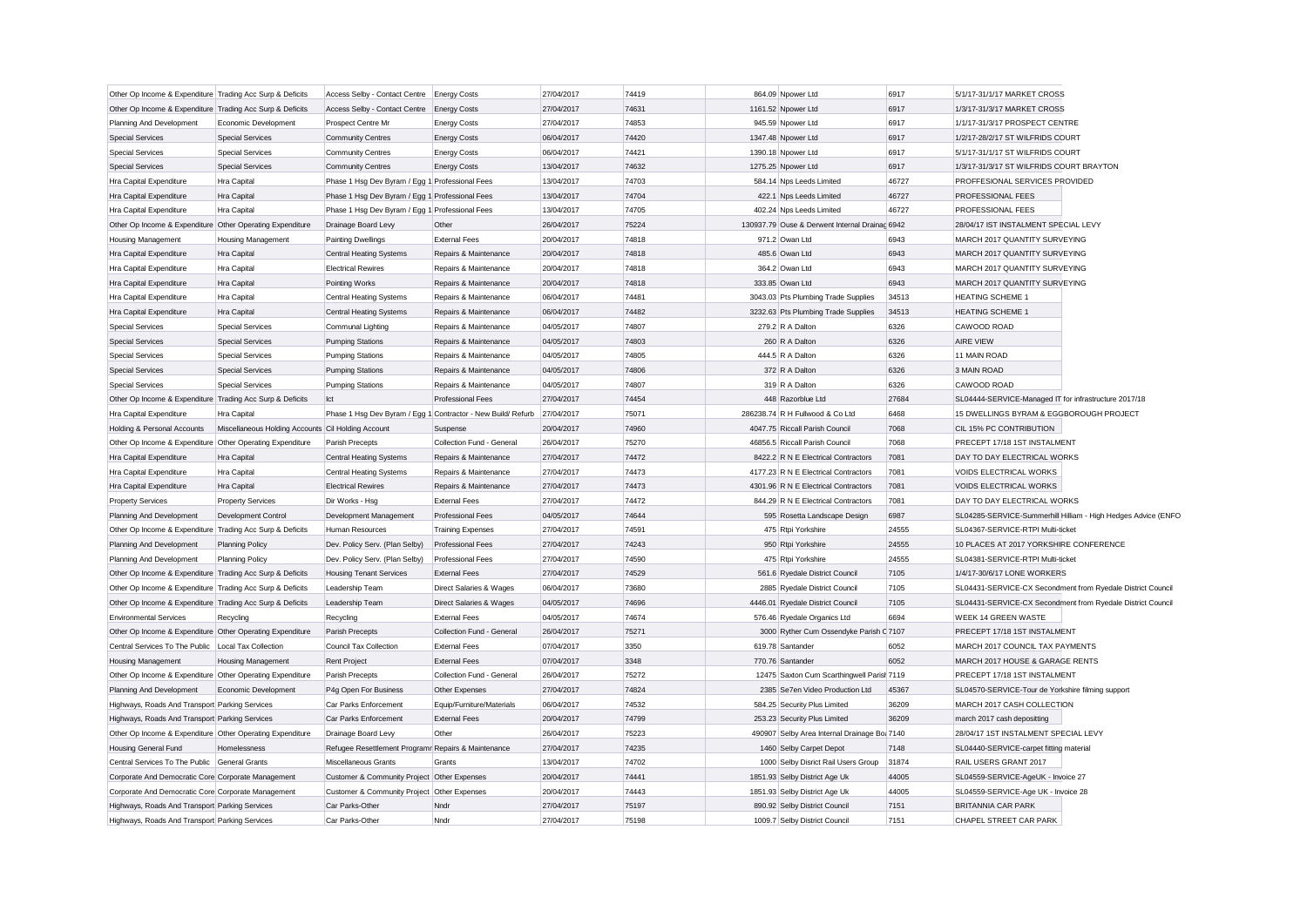| Corporate And Democratic Core Corporate Management        |                                                           | Customer & Community Project Other Expenses         |                             | 13/04/2017 | 74616 | 1945.9 Selby & District Dial                  | 47090 | SL04519-SERVICE-Invoice 94 - Selby Dial - Community Navigator |
|-----------------------------------------------------------|-----------------------------------------------------------|-----------------------------------------------------|-----------------------------|------------|-------|-----------------------------------------------|-------|---------------------------------------------------------------|
| Holding & Personal Accounts                               | Miscellaneous Holding Accounts Rent Payers Account        |                                                     | Rent Income                 | 20/04/2017 | 74962 | 3858.93 Selby & District Housing Trust        | 43777 | FEB & MAR 2017 RENT & HB PAYMENTS                             |
| <b>Property Services</b>                                  | <b>Property Services</b>                                  | Dir Works - Hsg                                     | Equip/Furniture/Materials   | 20/04/2017 | 74639 | 1449.39 Selby Glass Ltd                       | 7172  | MARCH 2017 STATEMENT                                          |
| Other Op Income & Expenditure Trading Acc Surp & Deficits |                                                           | <b>Human Resources</b>                              | <b>Professional Fees</b>    | 06/04/2017 | 74485 | 420 Selby Healthcare Ltd                      | 31239 | SL04501-SERVICE-OH Examination - March 2017                   |
| Holding & Personal Accounts                               | Miscellaneous Holding Accounts Sect 106 Ros - Dev Contrib |                                                     | Suspense                    | 27/04/2017 | 75069 | 4093.2 Selby Town Council                     | 7184  | 2009/0805/REM WOODLANDS FOOTPATH                              |
| Other Op Income & Expenditure Other Operating Expenditure |                                                           | Parish Precepts                                     | Collection Fund - General   | 26/04/2017 | 75273 | 262024.24 Selby Town Council                  | 7184  | PRECEPT 17/18 1ST INSTALMENT                                  |
| <b>Environmental Services</b>                             | <b>Street Cleansing</b>                                   | <b>Street Cleansing</b>                             | <b>External Fees</b>        | 04/05/2017 | 74796 | 800 S & G Taperell                            | 7303  | <b>HIRE OF SKIP</b>                                           |
| <b>Property Services</b>                                  | <b>Property Services</b>                                  | Dir Works - Hsg                                     | <b>External Fees</b>        | 04/05/2017 | 74795 | 1928.7 S & G Taperell                         | 7303  | <b>HIRE OF SKIPS</b>                                          |
| Planning And Development                                  | <b>Community Development</b>                              | Western Cef                                         | Other Expenses              | 27/04/2017 | 75091 | 4000 Sherburn In Elmet Community Tr 48230     |       | COMMUNITY CAFE PROJECT CEF GRANT                              |
| Other Op Income & Expenditure Other Operating Expenditure |                                                           | Parish Precepts                                     | Collection Fund - General   | 26/04/2017 | 75274 | 82417.38 Sherburn In Elmet Parish Counci 7199 |       | PRECEPT 17/18 1ST INSTALMENT                                  |
| <b>Property Services</b>                                  | <b>Property Services</b>                                  | Dir Works - Hsg                                     | <b>External Fees</b>        | 04/05/2017 | 74661 | 465 Sherwood Property Building Sen 35336      |       | 4 MAIN STREET, KIRK SMEATON                                   |
| <b>Property Services</b>                                  | <b>Property Services</b>                                  | Dir Works - Hsg                                     | <b>External Fees</b>        |            | 75082 | 1655 Sherwood Property Building Serv 35336    |       | 24 COCKRET ROAD SELBY                                         |
| <b>Property Services</b>                                  | <b>Property Services</b>                                  | Dir Works - Hsg                                     | <b>External Fees</b>        |            | 75083 | 355 Sherwood Property Building Sen 35336      |       | 81 CHARLES STREET SELBY                                       |
| <b>Property Services</b>                                  | <b>Property Services</b>                                  | Dir Works - Hsg                                     | <b>External Fees</b>        |            | 75084 | 365 Sherwood Property Building Sen 35336      |       | LORDSHIP LANE WISTOW                                          |
| Housing Management                                        | Housing Management                                        | Estate Man. Costs                                   | Other Expenses              | 27/04/2017 | 73936 | 430 Simon Calvert Contractors Ltd             | 44422 | SL03967-SERVICE-Property Clearance - 20 Beechwood Croft SIE   |
| Other Op Income & Expenditure Trading Acc Surp & Deficits |                                                           | Policy Strategy                                     | Direct Salaries & Wages     | 20/04/2017 | 74466 | 502.83 Simplicity                             | 47568 | Personal Information                                          |
| Planning And Development                                  | <b>Planning Policy</b>                                    | Dev. Policy Serv. (Plan Selby)                      | Direct Salaries & Wages     | 27/04/2017 | 75095 | 407.7 Simplicity                              | 47568 | SL04535-SERVICE-payment for agency staff                      |
| Planning And Development                                  | <b>Planning Policy</b>                                    | Dev. Policy Serv. (Plan Selby)                      | Direct Salaries & Wages     | 04/05/2017 | 74826 | 502.83 Simplicity                             | 47568 | SL04535-SERVICE-payment for agency staff                      |
| Planning And Development                                  | <b>Planning Policy</b>                                    | Dev. Policy Serv. (Plan Selby)                      | <b>Professional Fees</b>    | 06/04/2017 | 73912 | 400.9 Simplicity                              | 47568 | Personal Information                                          |
| Planning And Development                                  | <b>Planning Policy</b>                                    | Dev. Policy Serv. (Plan Selby)                      | <b>Professional Fees</b>    | 13/04/2017 | 74163 | 400.9 Simplicity                              | 47568 | Personal Information                                          |
| <b>Housing General Fund</b>                               | Homelessness                                              | Refugee Resettlement Programr Repairs & Maintenance |                             | 06/04/2017 | 74518 | 2420 Smart Decorating                         | 46931 | SL04503-SERVICE-decorating 3 Northfield                       |
| Other Op Income & Expenditure Trading Acc Surp & Deficits |                                                           | Human Resources                                     | Subsistence & Conf Expenses |            | 75200 | 495 Solace Group Ltd                          | 7234  | SL04581-SERVICE-Solace Summit                                 |
| Other Op Income & Expenditure Other Operating Expenditure |                                                           | Parish Precepts                                     | Collection Fund - General   | 26/04/2017 | 75275 | 12334.73 South Milford Parish Council         | 7241  | PRECEPT 17/18 1ST INSTALMENT                                  |
| Housing General Fund                                      | <b>Housing Strategy</b>                                   | Pfi Scheme (Housing)                                | Other Expenses              | 27/04/2017 | 74496 | 33626.45 South Yorkshire Housing Ass Ltd 7239 |       | MARCH 2017 PFI                                                |
| Other Op Income & Expenditure Trading Acc Surp & Deficits |                                                           | Human Resources                                     | <b>Staff Recruitment</b>    | 04/05/2017 | 74941 | 400 Space House Ltd                           | 48176 | SL04550-SERVICE-Recruitment Advertising                       |
| <b>Environmental Services</b>                             | <b>Trade Waste</b>                                        | Clinical Waste                                      | <b>External Fees</b>        | 27/04/2017 | 74622 | 492.78 Srcl Ltd                               | 7251  | MARCH 2017 DISPOSAL OF HAZ SHARPS                             |
| Housing Management                                        | Housing Management                                        | Hsg.Gen.Management                                  | Professional Fees           |            | 75075 | 1000 Stephenson Estate Agents                 | 7260  | SL04515-SERVICE-2016/17 desktop revaluation exercise          |
| Housing Management                                        | <b>Housing Management</b>                                 | Hsg.Gen.Management                                  | <b>Professional Fees</b>    | 27/04/2017 | 74692 | 500 Stephensons                               | 46204 | SL04407-SERVICE-valuation of landing lane Riccall             |
| Other Op Income & Expenditure Other Operating Expenditure |                                                           | Parish Precepts                                     | Collection Fund - General   | 26/04/2017 | 75276 | 2113.74 Stillingfleet Parish Council          | 7263  | PRECEPT 17/18 1ST INSTALMENT                                  |
| Other Op Income & Expenditure Other Operating Expenditure |                                                           | Parish Precepts                                     | Collection Fund - General   | 26/04/2017 | 75277 | 4319.98 Stutton With Hazelwood Parish (7272)  |       | PRECEPT 17/18 1ST INSTALMENT                                  |
| Other Op Income & Expenditure Other Operating Expenditure |                                                           | Parish Precepts                                     | Collection Fund - General   | 26/04/2017 | 75278 | 57679 Tadcaster Town Council                  | 7297  | PRECEPT 17/18 1ST INSTALMENT                                  |
| Planning And Development                                  | <b>Community Development</b>                              | Tadcaster & Villages Cef                            | Other Expenses              | 13/04/2017 | 74668 | 3356 Tadcrafters Cic                          | 47358 | GRANT FOR SUPPORTING THE TOUR DE YORKHIR                      |
| Other Op Income & Expenditure Trading Acc Surp & Deficits |                                                           | Data & System                                       | Computing                   | 20/04/2017 | 74272 | 795 The Drawing Group                         | 6362  | 19/4/17-18/4/18 PLOTTER WARRANTY                              |
| Other Op Income & Expenditure Trading Acc Surp & Deficits |                                                           | Human Resources                                     | <b>Training Expenses</b>    | 04/05/2017 | 74792 | 270 The Housing Training Company I 25917      |       | SL04446-SERVICE-Mental Illness & Tenancy Management Course    |
| <b>Environmental Services</b>                             | Recycling                                                 | Recycling                                           | <b>External Fees</b>        | 13/04/2017 | 74636 | 6661.08 The Maltings Organic Treatment 35116  |       | MARCH 2017 GREENWASTE                                         |
| Planning And Development                                  | Development Control                                       | Development Management                              | Direct Salaries & Wages     | 13/04/2017 | 74112 | 1336.86 The Oyster Partnership Ltd            | 43921 | Personal Information                                          |
| Planning And Development                                  | <b>Planning Policy</b>                                    | Dev. Policy Serv. (Plan Selby)                      | <b>Professional Fees</b>    | 13/04/2017 | 74113 | 2365.65 The Oyster Partnership Ltd            | 43921 | Personal Information                                          |
| Planning And Development                                  | <b>Planning Policy</b>                                    | Dev. Policy Serv. (Plan Selby)                      | <b>Professional Fees</b>    | 20/04/2017 | 74270 | 1327.2 The Oyster Partnership Ltd             | 43921 | Personal Information                                          |
| Planning And Development                                  | <b>Planning Policy</b>                                    | Dev. Policy Serv. (Plan Selby)                      | <b>Professional Fees</b>    | 27/04/2017 | 74491 | 1023.75 The Oyster Partnership Ltd            | 43921 | Personal Information                                          |
| Other Op Income & Expenditure Trading Acc Surp & Deficits |                                                           | Human Resources                                     | <b>Staff Recruitment</b>    | 27/04/2017 | 74663 | 875 The Wrapped Brand Agency Lim 7244         |       | SL04435-SERVICE-Web Microsite                                 |
| Other Op Income & Expenditure Trading Acc Surp & Deficits |                                                           | Assets                                              | Severence Payments          | 06/04/2017 | 74430 | 291.67 Thompsons Solicitors                   | 48123 | <b>LEGAL SEVICES FEES</b>                                     |
| Other Op Income & Expenditure Other Operating Expenditure |                                                           | Parish Precepts                                     | Collection Fund - General   | 26/04/2017 | 75279 | 2640.28 Thorganby Parish Council              | 7322  | PRECEPT 17/18 1ST INSTALMENT                                  |
| Holding & Personal Accounts                               | Miscellaneous Holding Accounts Sect 106 Ros - Dev Contrib |                                                     | Suspense                    | 13/04/2017 | 74610 | 817.5 Thorpe Willoughby Parish Counc 7324     |       | 2012/0852/FUL PICNIC BENCHES 1ST PAYMENT                      |
| Other Op Income & Expenditure Other Operating Expenditure |                                                           | Parish Precepts                                     | Collection Fund - General   | 26/04/2017 | 75280 | 25675.29 Thorpe Willoughby Parish Counc 7324  |       | PRECEPT 17/18 1ST INSTALMENT                                  |
| Planning And Development                                  | Development Control                                       | Development Management                              | <b>Staff Recruitment</b>    |            | 75022 | 1275 Tmp (Uk) Ltd                             | 5101  | SL04578-SERVICE-Development Surveyor Advert                   |
| Planning And Development                                  | Development Control                                       | Development Management                              | <b>Staff Recruitment</b>    |            | 75022 | 1275 Tmp (Uk) Ltd                             | 5101  | SL04578-SERVICE-Housing Strategy & Development Officer Advert |
| Planning And Development                                  | Development Control                                       | Development Management                              | <b>Staff Recruitment</b>    |            | 75022 | 1275 Tmp (Uk) Ltd                             | 5101  | SL04578-SERVICE-Senior Housing Strategy Officer Advert        |
| Planning And Development                                  | Development Control                                       | Development Management                              | <b>Staff Recruitment</b>    |            | 75022 | 1275 Tmp (Uk) Ltd                             | 5101  | SL04578-SERVICE-Urban Designer Advert                         |
| Planning And Development                                  | Development Control                                       | Development Management                              | <b>Staff Recruitment</b>    |            | 75023 | 1275 Tmp (Uk) Ltd                             | 5101  | SL04577-SERVICE-Planning Development Officer Advert           |
| Planning And Development                                  | Development Control                                       | Development Management                              | <b>Staff Recruitment</b>    |            | 75023 | 1275 Tmp (Uk) Ltd                             | 5101  | SL04577-SERVICE-Planning Officer Advert                       |
| Planning And Development                                  | <b>Development Control</b>                                | Development Management                              | <b>Staff Recruitment</b>    |            | 75023 | 1275 Tmp (Uk) Ltd                             | 5101  | SL04577-SERVICE-Principal Planning Officer Advert             |